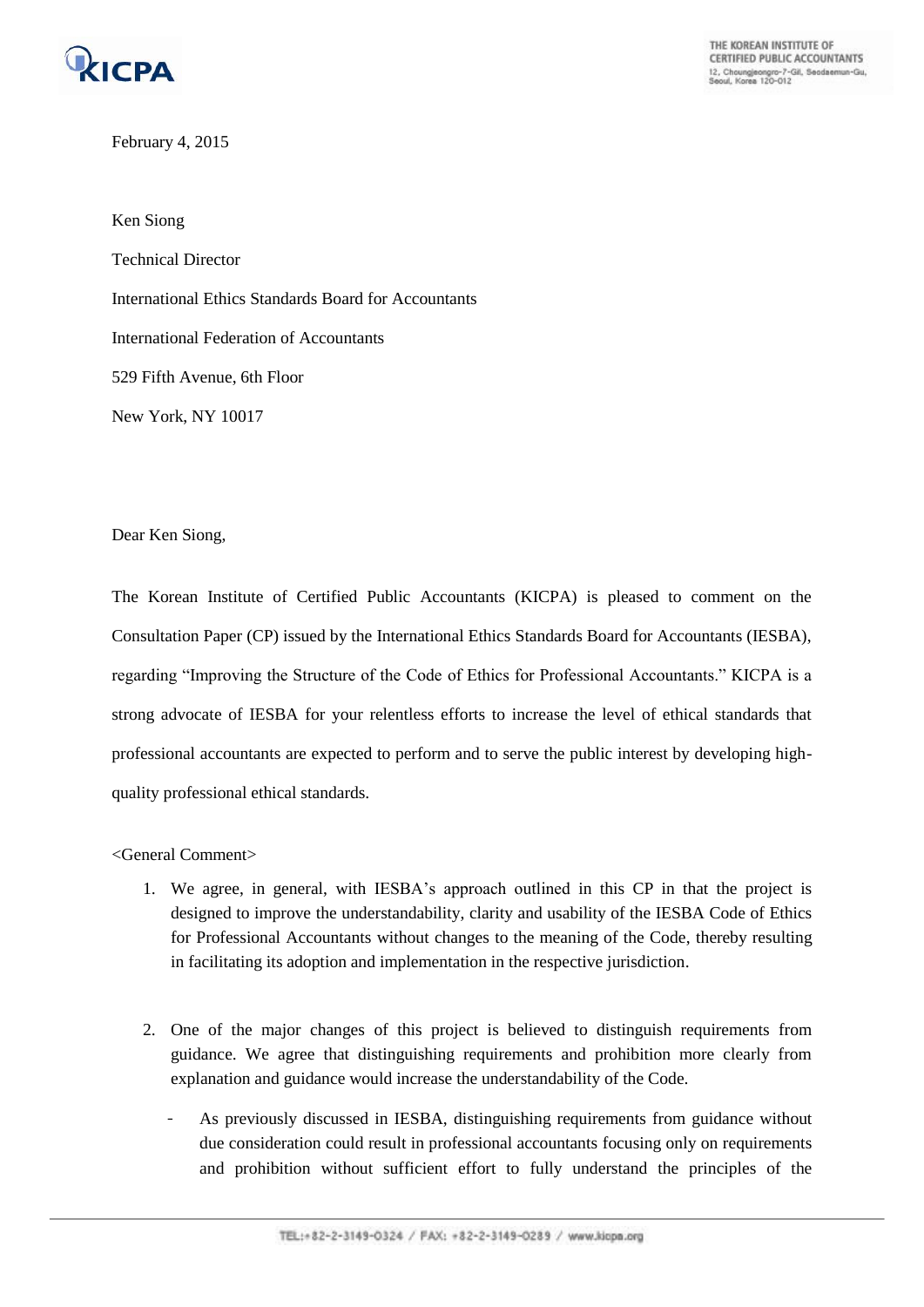

Code.Accordingly, we would like to suggest that IESBA put a priority on increasing the understandability of the Code over the revision processes as well as distinguishing requirements from guidance in a more effective manner.

*\* We understand the APB Ethical Standard presents requirements and guidance together, but the paragraphs containing requirements in a bold typeface, as part of way to distinguish requirements from guidance.* 

## 3. KICPA Comments on Questions

| Questions                                                                                                                                                                                                                                                                                                                                              | <b>KICPA Comment</b>                                                                                                                                                                                                                                                                                                                                                     |
|--------------------------------------------------------------------------------------------------------------------------------------------------------------------------------------------------------------------------------------------------------------------------------------------------------------------------------------------------------|--------------------------------------------------------------------------------------------------------------------------------------------------------------------------------------------------------------------------------------------------------------------------------------------------------------------------------------------------------------------------|
| 1. Do you believe that the approach outlined in this<br>Consultation Paper, as reflected in the Illustrative<br>Examples, would be likely to achieve IESBA's<br>making<br>objective<br>of<br>the<br>Code<br>more<br>understandable? If not, why not and what other<br>approaches might be taken?                                                       | We agree the general approach<br>outlined in the CP.                                                                                                                                                                                                                                                                                                                     |
| 2. Do you believe that the approach outlined in this<br>Consultation Paper, as reflected in the Illustrative<br>Examples would be likely to make the Code more<br>capable of being adopted into laws<br>and<br>regulations,<br>effectively<br>implemented<br>and<br>consistently applied? If not, why not and what<br>other approaches might be taken? | Distinguishing requirements clearly<br>from guidance is<br>believed<br>to<br>increase the chances of the Code<br>being adopted into laws.                                                                                                                                                                                                                                |
| Do you have any comments on the suggestions as<br>3.<br>to the numbering and ordering of the content of<br>the Code (including reversing the order of extant<br>Part B and Part C), as set out in paragraph 20 of<br>the Consultation Paper?)                                                                                                          | No other comments.                                                                                                                                                                                                                                                                                                                                                       |
| 4. Do you believe that issuing the provisions in the<br>Code as separate standards or rebranding the<br>Code, for example as International Standards on<br>Ethics, would achieve benefits such as improving<br>the visibility or enforceability of the Code?                                                                                           | It is expected to bring about the<br>benefit of improving the visibility of<br>the Code, but the change of its<br>publication format or branding<br>would not have a substantial impact<br>on facilitating the adoption and<br>implementation of the Code.                                                                                                               |
| 5. Do you believe that the suggestions as to use of<br>reflected in<br>as<br>the<br>Illustrative<br>language,<br>Examples, are helpful? If not, why not?)                                                                                                                                                                                              | The approach suggested in the CP is<br>believed<br>to<br>improve<br>the<br>understandability of the Code in<br>non-English speaking jurisdictions.                                                                                                                                                                                                                       |
| 6. Do you consider it is necessary to clarify<br>responsibility in the Code? If so, do you consider<br>that the illustrative approach to responsibility is<br>an appropriate means to enhance the usability and<br>enforceability of the Code? If not, what other<br>approach would you recommend?)                                                    | We consider it is necessary to<br>clarify responsibility in the code,<br>and<br>we<br>support<br>the<br><b>IESBA's</b><br>include<br>additional<br>approach<br>to<br>requirements for firms to identify an<br>appropriate<br>individual<br>who<br>is<br>responsible for compliance with the<br>Code in particular circumstances.<br>We believe the illustrative approach |